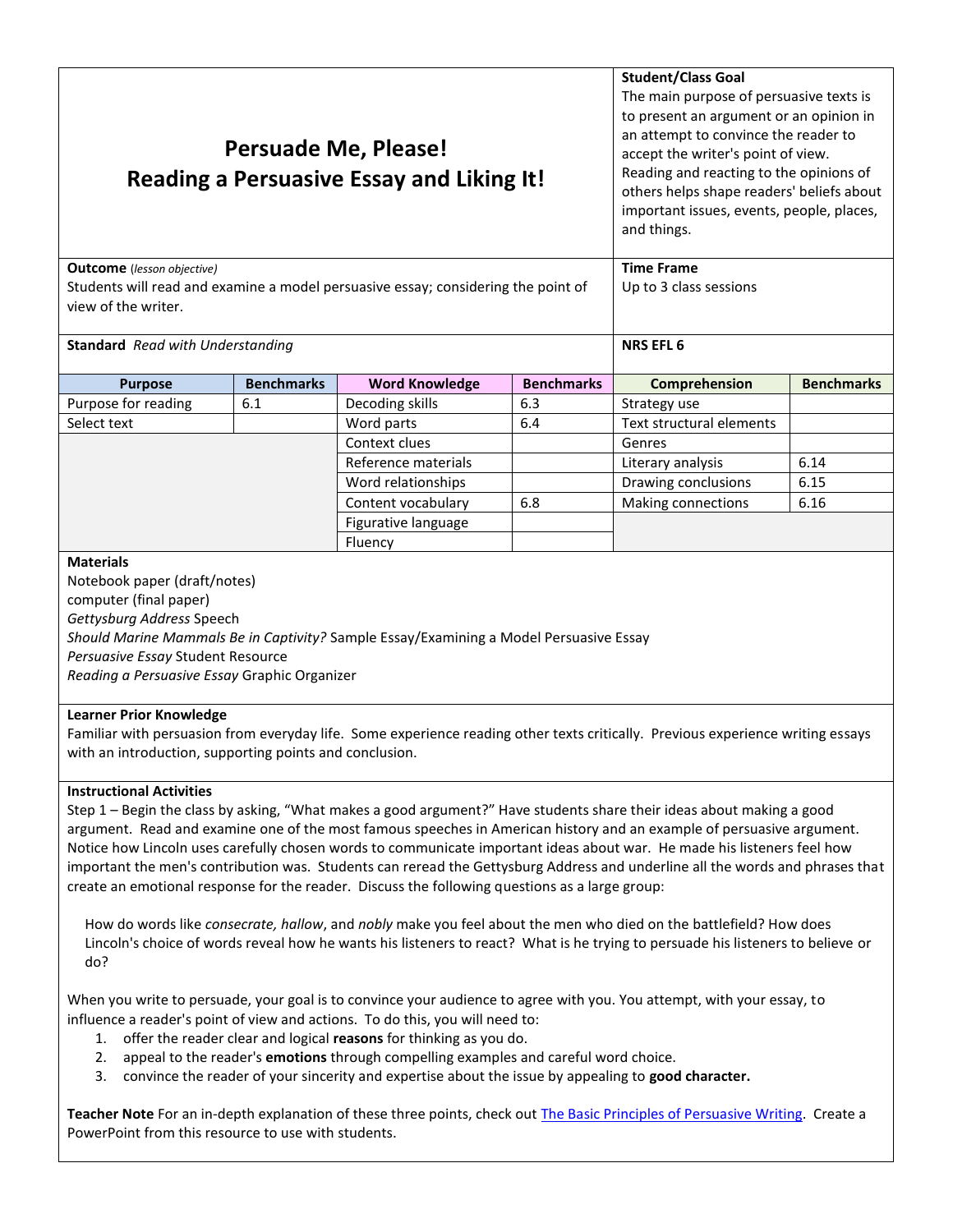Step 2 - Introduce the genre of persuasive essays by reading aloud the sample persuasive essay *[Should Marine Mammals Be in](http://teacher.scholastic.com/dolphin/conwin1.htm)  [Captivity?](http://teacher.scholastic.com/dolphin/conwin1.htm)* printed from the Internet. Prior to reading, engage students in a brief discussion about whether they think marine mammals should be kept in captivity. Students should respond by stating their opinions on the topic and providing a few reasons to support their opinions. (This step could also be done as a journal writing activity with time for sharing responses with the whole class.)

Students pair up and do a Think-Pair-Share strategy and then come together for a group discussion in response to the essay. Do students agree or disagree with the author of the essay? Were any students swayed from their previous thoughts on this topic? Students should use information presented in the essay and/or background knowledge to support their opinions.

Using the essay and the section called *Examining a Model Persuasive Essay,* answer the following questions:

- 1. What is the writer attempting to persuade you of concerning the captivity of marine animals?
- 2. What evidence does the writer offer to support her claims?
- 3. How does the writer draw you in and make you care about the issue?

Now that you have read through the essay once, reread it, paying attention to how the author accomplishes her purpose.

- 1. Underline the thesis statement. Where in the essay does the author state what she is attempting to persuade readers to think and believe? Is the thesis restated toward the end of the piece? Underline this sentence as well.
- 2. Circle words or phrases that the writer assumes readers will understand without explanation.
- 3. Draw a wavy line under stylistic techniques that draw the reader into the argument. What effect do these techniques have on you, the reader?
- 4. Use two different colors to identify appeals to both logic and emotion within the essay. Notice how both are used to create a balanced persuasive approach.
- 5. Identify important supporting evidence in the article. List below the examples used to defend the essay's thesis.
	- a. b.
	- c.
	- d.
	- e.

Step 3 - Think of an issue you care deeply about. If you have trouble with an idea, check out a newspaper or online source such as *USA Today, The Washington Post, The Chicago Tribune, The New York Times*, etc. You could also watch the nightly news. Write freely for five minutes about this issue. Now write a clear and coherent sentence or two that express your opinion about the topic. This is your **thesis.** Your thesis has two goals - to make readers aware of the issue you will be discussing and it should tell readers how you feel about it.

A thesis statement example: *High school graduates should be required to take a year off to pursue community service projects before entering college in order to increase their maturity and global awareness.*

Read your thesis statement and consider these questions: Does my thesis state the issue clearly? Does my thesis convey how I feel about the issue? Is my thesis clearly phrased? Should I state the problem more or less dramatically? Is my choice of words persuasive? Rewrite if necessary. The success of your persuasive essay will depend heavily upon your careful construction of this key statement. Share with the group.

Think of questions you have about your subject and places where you might find answers to these questions. As you conduct your **research**, record information and quotations that could be used to support your thesis. Remember to include the author's name, the source, page numbers, date of publication in your notes, and copy the entire URL. You must be careful not to represent someone else's ideas or words as your own. You will discover **evidence** that supports an opposing viewpoint, keep notes on this information as well. Find evidence - quotations, statistics, facts - to support the argument in your thesis statement. You might record your information like this:

#### **Note/Quotation**

**Source**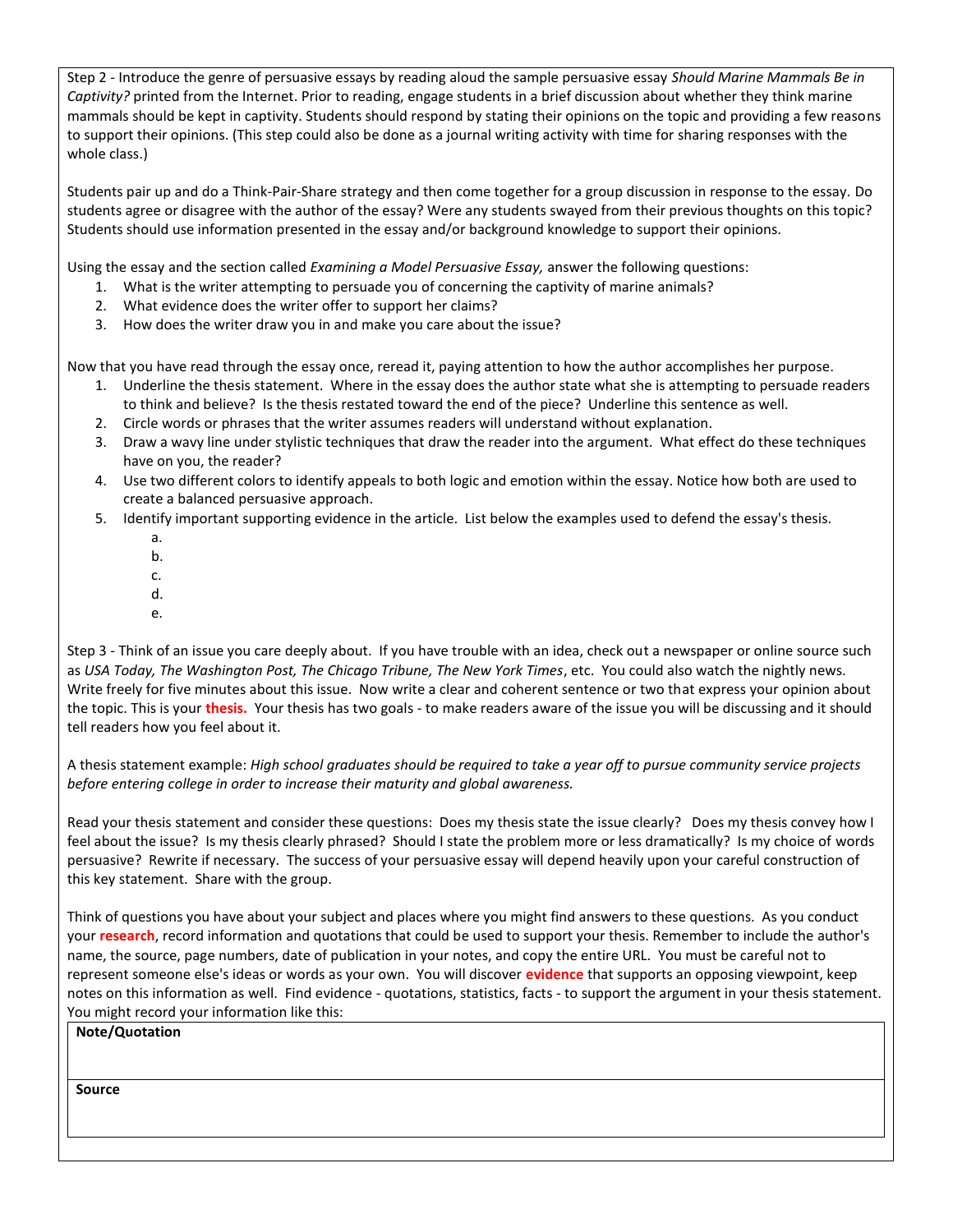**Teacher Note** You might want to create a template for students to use to collect their evidence.

Time to begin your rough **draft** - often the hardest part of writing. Start with your thesis statement, then present the evidence gathered to build your persuasive argument. This would be a good time to present the *Persuasive Essay* Student Resource to students, focusing on the 'structure your essay' section or use other models you have presented previously to students. Provide students with the *Reading a Persuasive Essay* Graphic Organizer to plan their essay.

Develop your introduction, supporting paragraphs and conclusion. Consider how you will appeal to the readers' logic and emotions. Pick a place away from distractions and begin the draft of your persuasive essay. Let the act of writing help your ideas evolve.

**Teacher Note** Revision is an important step for writing. You will need to decide how polished you want this essay to be at this point as this lesson focuses on reading essays critically. The important concepts of thesis, evidence and draft were introduced by students actually creating their own essay to reinforce the process. The teacher could also model this as a group activity, rather than students working individually.

Step 4 - Students can trade their essays and read each others, providing feedback using the graphic organizer as a tool to find the writer's thesis and supporting points/evidence

**Assessment/Evidence** (*based on outcome) Persuasive Essay* Student Resource *Persuasive Essay* Graphic Organizer Discussion and observation

#### **Teacher Reflection/Lesson Evaluation**

*This lesson has not yet been field tested.*

#### **Next Steps**

Complete the writing lesson *To Persuade or Not to Persuade.*

#### **Technology Integration**

Think-Pair-Share Teaching Strategy [http://literacy.kent.edu/eureka/strategies/think\\_pair\\_share09.pdf](http://literacy.kent.edu/eureka/strategies/think_pair_share09.pdf) The Basic Principles of Persuasive Writin[g http://www.writingcentre.ubc.ca/workshop/tools/argument.htm](http://www.writingcentre.ubc.ca/workshop/tools/argument.htm)  The Gettysburg Address<http://showcase.netins.net/web/creative/lincoln/speeches/gettysburg.htm> Should Marine Mammals Be in Captivity? <http://teacher.scholastic.com/dolphin/conwin1.htm> Persuasive Essay Student Resource [http://essayinfo.com/essays/persuasive\\_essay.php](http://essayinfo.com/essays/persuasive_essay.php)

#### **Purposeful/Transparent**

Students are introduced to persuasive texts by examining a model persuasive essay to consider the point of view of the writer.

#### **Contextual**

Often in postsecondary courses, students must present an argument or opinion in their writing to influence the readers' beliefs about important issues, events, or topics.

#### **Building Expertise**

Students are given guidance in reading essays critically, focusing on thesis, evidence and creating a draft.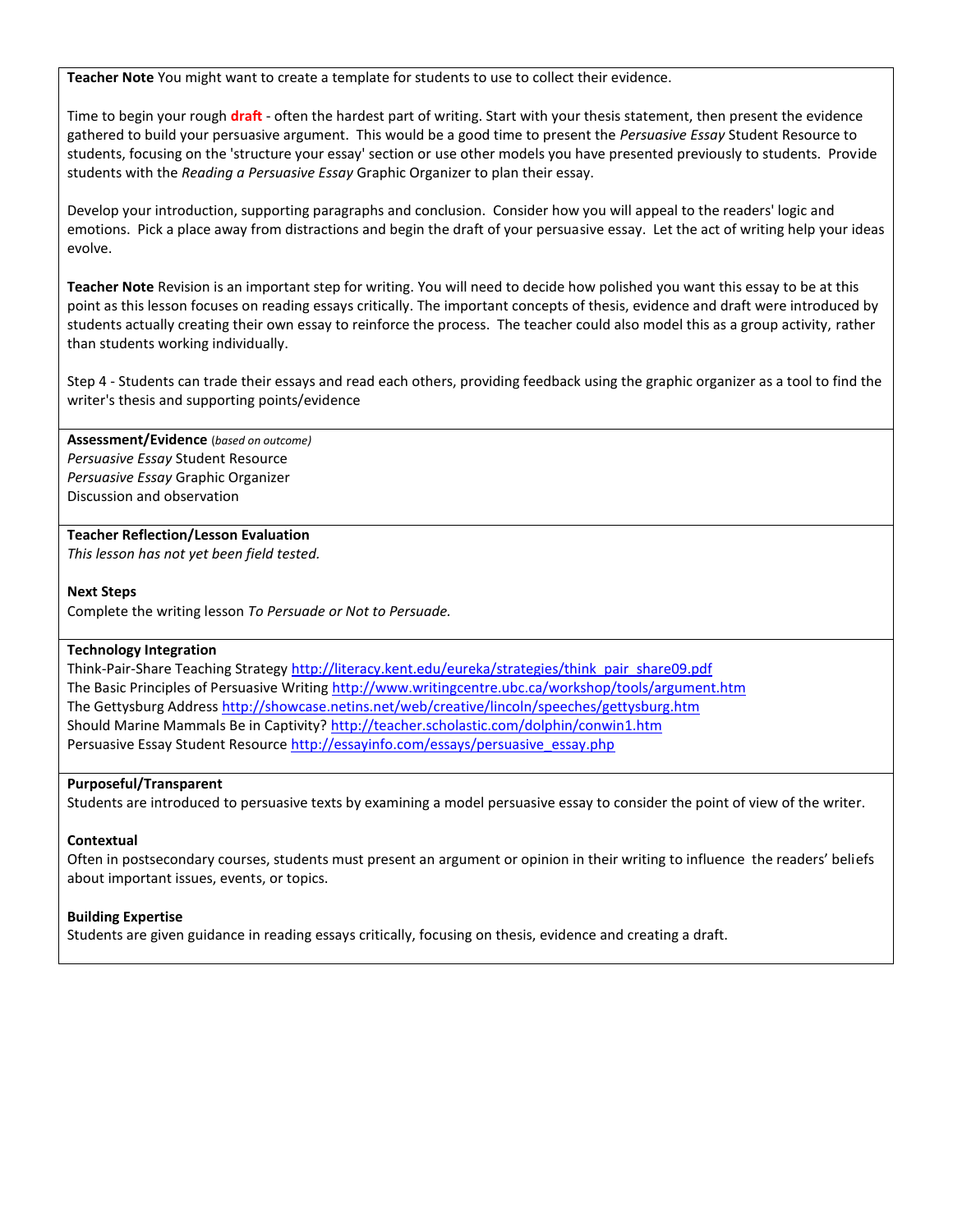## The Gettysburg Address

**Gettysburg, Pennsylvania November 19, 1863**

*On June 1, 1865, Senator Charles Sumner commented on what is now considered the most famous speech by President Abraham Lincoln. In his eulogy on the slain president, he called it a "monumental act." He said Lincoln was mistaken that "the world will little note, nor long remember what we say here." Rather, the Bostonian remarked, "The world noted at once what he said, and will never cease to remember it. The battle itself was less important than the speech."*

http://showcase.netins.net/web/creative/lincoln/speeches/gettysburg.htm

**Four score and seven years ago our fathers brought forth on this continent, a new nation, conceived in Liberty, and dedicated to the proposition that all men are created equal.** 

**Now we are engaged in a great civil war, testing whether that nation, or any nation so conceived and so dedicated, can long endure. We are met on a great battle-field of that war. We have come to dedicate a portion of that field, as a final resting place for those who here gave their lives that that nation might live. It is altogether fitting and proper that we should do this.** 

**But, in a larger sense, we cannot dedicate -- we cannot consecrate -- we cannot hallow -- this ground. The brave men, living and dead, who struggled here, have consecrated it, far above our poor power to add or detract. The world will little note, nor long remember what we say here, but it can never forget what they did here. It is for us the living, rather, to be dedicated here to the unfinished work which they who fought here have thus far so nobly advanced. It is rather for us to be here dedicated to the great task remaining before us - - that from these honored dead we take increased devotion to that cause for which they gave the last full measure of devotion -- that we here highly resolve that these dead shall not have died in vain -- that this nation, under God, shall have a new birth of freedom -- and that government of the people, by the people, for the people, shall not perish from the earth.**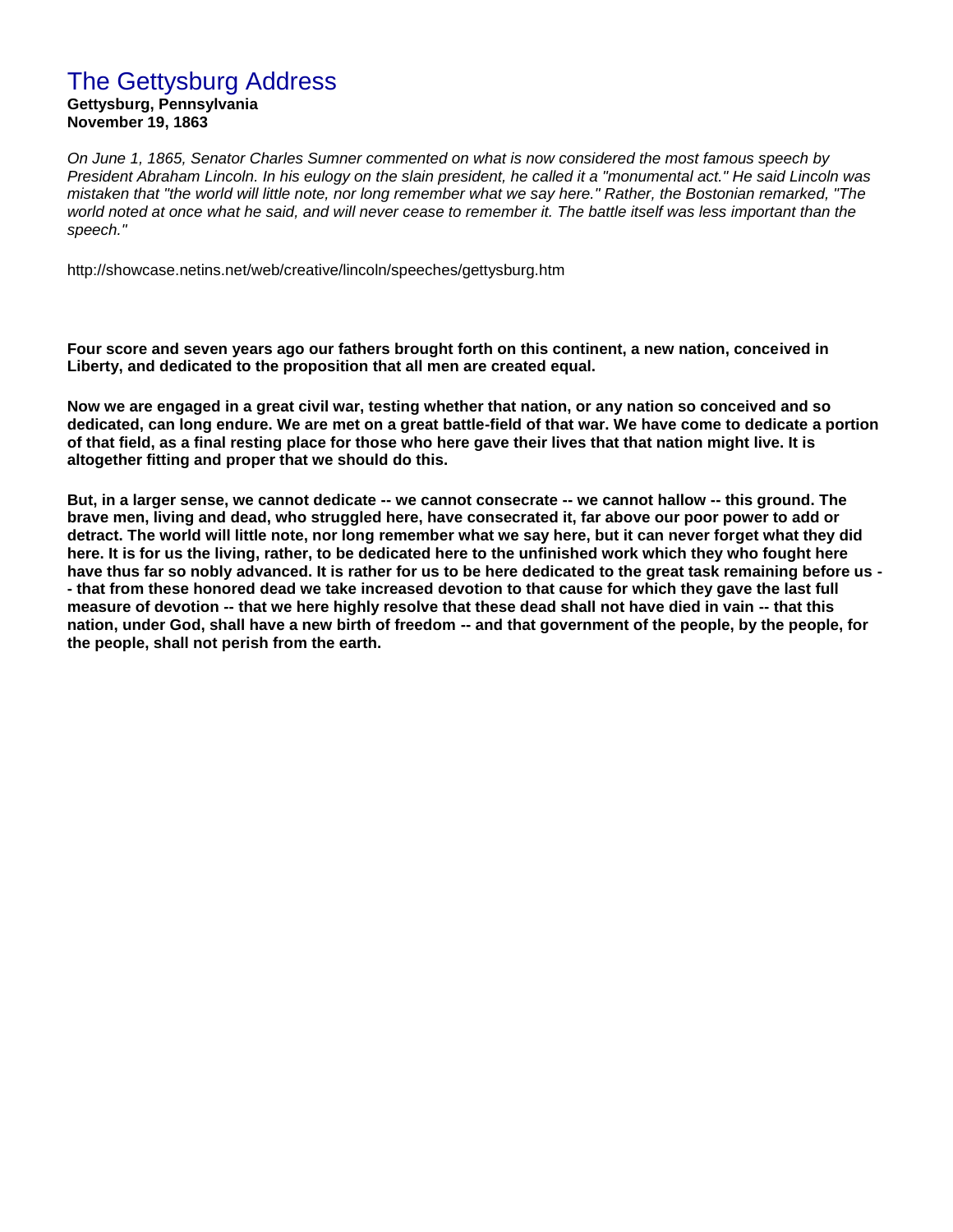## **Should Marine Mammals Be in Captivity?**

http://teacher.scholastic.com/dolphin/conwin1.htm Sharon Banta

In my opinion there is no doubt that marine mammals should NOT be held in captivity. Marine mammals are a part of nature and should not be bought, sold or thrown in an aquarium. I believe that they have the right to be kept in their natural environment.

I have many convincing reasons to support my opinion. Captivity causes many health problems in marine mammals. Many tanks have water full of chemicals and bacteria; this results in blindness and many skin problems in dolphins and other marine mammals. Marine mammals in captivity die from pneumonia, ulcers and other stress-related diseases. Most of these helpless creatures suffer from boredom. Dolphins in the wild can swim up to 40–100 miles per day but in pools they go around swimming in repetitive patterns. Due to boredom and limited space many dolphins abuse themselves; they often bang their heads against tank and aquarium walls. Some of these poor innocent creatures face abusive treatment by their caretakers, thus shortening their life span. In fact Keiko, the killer whale, the star of *Free Willy,* was a victim of this type of abuse. It was known to be said that he was 1,000 pounds underweight and developed a wart-like disease. His teeth were ground down from chewing the sides of the pool due to boredom and he had a problem with his dorsal fin. Marine mammals breed very poorly in captivity with very high infant death rates. For this reason, when a baby dolphin is born into captivity its birth is usually kept a secret from its mother until it shows signs of survival. Marine mammals do breed in captivity, but the birth rate in captivity is not as successful as in the wild.

Many people think that marine mammals should remain in captivity. I realize that some people may believe that captivity increases the life span of certain animals, but the truth is if these creatures are so happy in captivity, why do they die so fast? Captivity shortens animal life spans, not increases them. Wild dolphins can live 40 years in the wild and orcas can live 90 years, but when held in captivity they rarely survive their teens. Twenty-three out of 25 orcas have died in captivity. Some people think that holding animals in captivity helps with study and research. But the truth is scientists prefer to learn about animals in their natural environment so they get firsthand knowledge.

In conclusion, I think marine mammals should definitely not be held in captivity. I think Ghandi said it best when he mentioned, "The greatness of a nation and its moral process can be measured by the way its animals are treated." In a world where much of nature and the wild has already been lost to us, it is up to us to let these beautiful marine mammals free.

### **Examining a Model Persuasive Essay**

Using the essay, examine the model of a persuasive essay and answer the following questions:

- 1. What is the writer attempting to persuade you of concerning the captivity of marine animals?
- 2. What evidence does the writer offer to support her claims?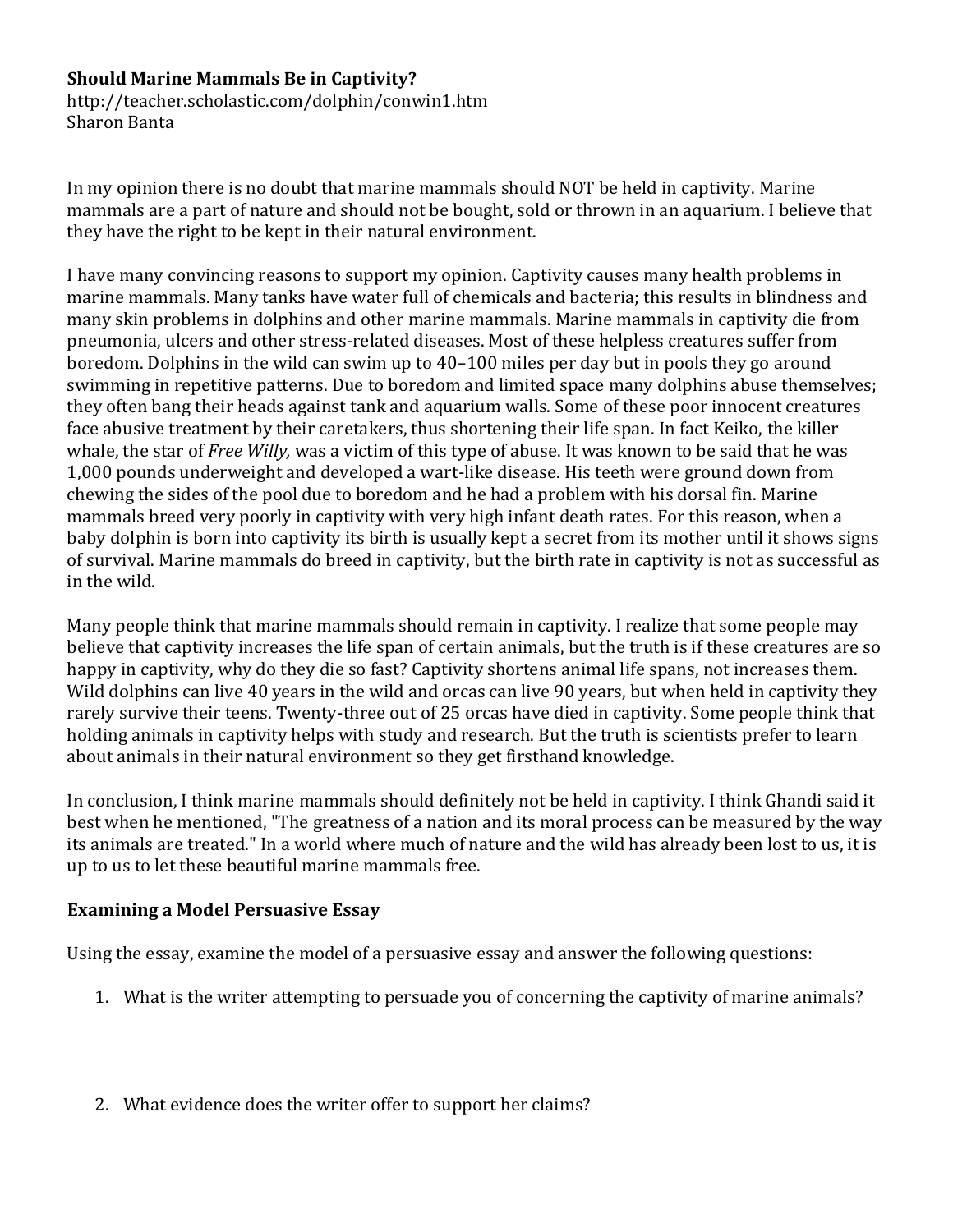3. How does the writer draw you in and make you care about the issue?

Now that you have read through the essay once, reread it, paying attention to how the author accomplishes her purpose.

- 4. Underline the thesis statement. Where in the essay does the author state what she is attempting to persuade readers to think and believe? Is the thesis restated toward the end of the piece? Underline this sentence as well.
- 5. Circle words or phrases that the writer assumes readers will understand without explanation.
- 6. Draw a wavy line under stylistic techniques that draw the reader into the argument. What effect do these techniques have on you, the reader?
- 7. Use two different colors to identify appeals to both logic and emotion within the essay. Notice how both are used to create a balanced persuasive approach.
- 8. Identify important supporting evidence in the article. List below the examples used to defend the essay's thesis.
	- a.
	- b. c. d. e.

Examining model essays is one way to learn what the best persuasive practices are and to see them in effect. Analyzing where and how the thesis is stated and how the writer develops his or her argument through the use of supporting details, stylistic techniques, appeals to logic and emotion, and concessions to the opposition will make it easier for you to use them in your own writing.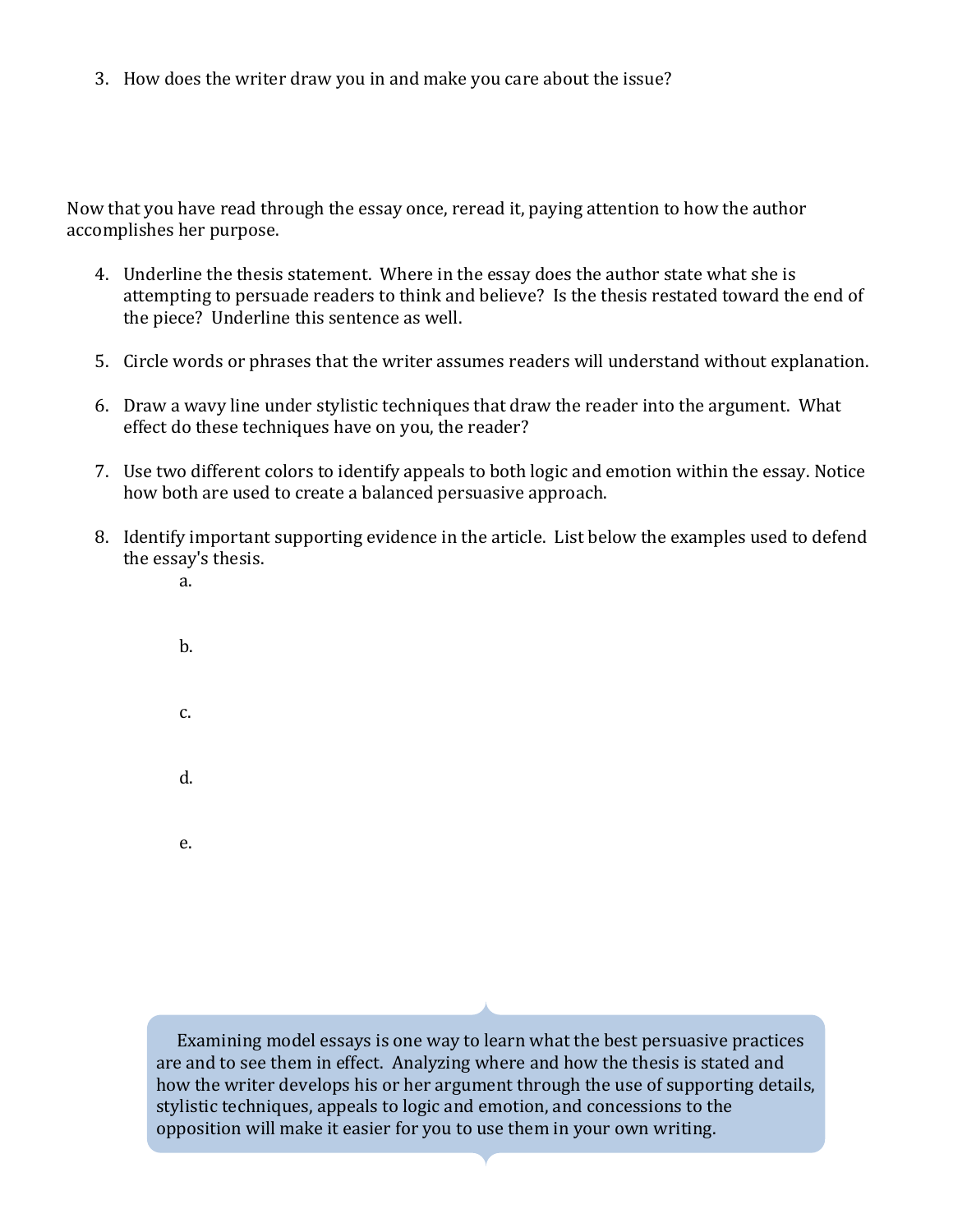## **Persuasive Essay Student Resource**

http://essayinfo.com/essays/persuasive\_essay.php

When planning a persuasive essay, follow these steps:

- **Think of a problem.** The problem can be something in your school, community, city, state,  $\bullet$ country, etc. Decide what you want to persuade your reader to think and do about the problem. Choose your position. Which side of the issue or problem are you going to write about, and what solution will you offer? Know the purpose of your essay.
- **Analyze your audience**. Decide if your audience agrees with you, is neutral, or disagrees with your position. Take notes on the different viewpoints surrounding your topic using an idea organizer.
- **Research your topic**. A persuasive essay must provide specific and convincing evidence. Often it is necessary to go beyond your own knowledge and experience. You might need to go to the library or interview people who are experts on your topic.
- **Structure your essay**. Figure out what evidence you will include and in what order you will present the evidence. Remember to consider your purpose, your audience, and you topic. Test your thesis. Your thesis, i.e., argument, must have two sides. It must be debatable. If you can write down a thesis statement directly opposing your own, you will ensure that your own argument is debatable.
	- o **Write a title.** Consider putting your title in the form of a question. Your paper should answer the question.
	- o **Write an introduction.** Briefly inform your reader about your topic and the differing opinions on it.
	- o **Summarize the opinions of those who disagree with you.** Disprove the opposing argument. Understand the opposite viewpoint of your position and then counter it by providing contrasting evidence or by finding mistakes and inconsistencies in the logic of the opposing argument.
	- o **Summarize your own opinions about the topic.** Be sure to give reasons that support your opinion. Use statistics, facts, quotations from experts and examples.
		- **Facts** A powerful means of convincing, facts can come from your reading, observation, or personal experience. Note: Do not confuse facts with truths. A "truth" is an idea believed by many people, but it cannot be proven.
		- **Statistics** These can provide excellent support. Be sure your statistics come from responsible sources. Always cite your sources.
		- **Quotes** Direct quotes from leading experts that support your position are invaluable.
		- **Examples** Examples enhance your meaning and make your ideas concrete. They are the proof.
	- o **Write a strong conclusion.** In a persuasive essay, this can take the form of a call to action. Let your reader know what can be done to solve the problem.
	- o **Once you have finished your essay, be sure to review your writing.**